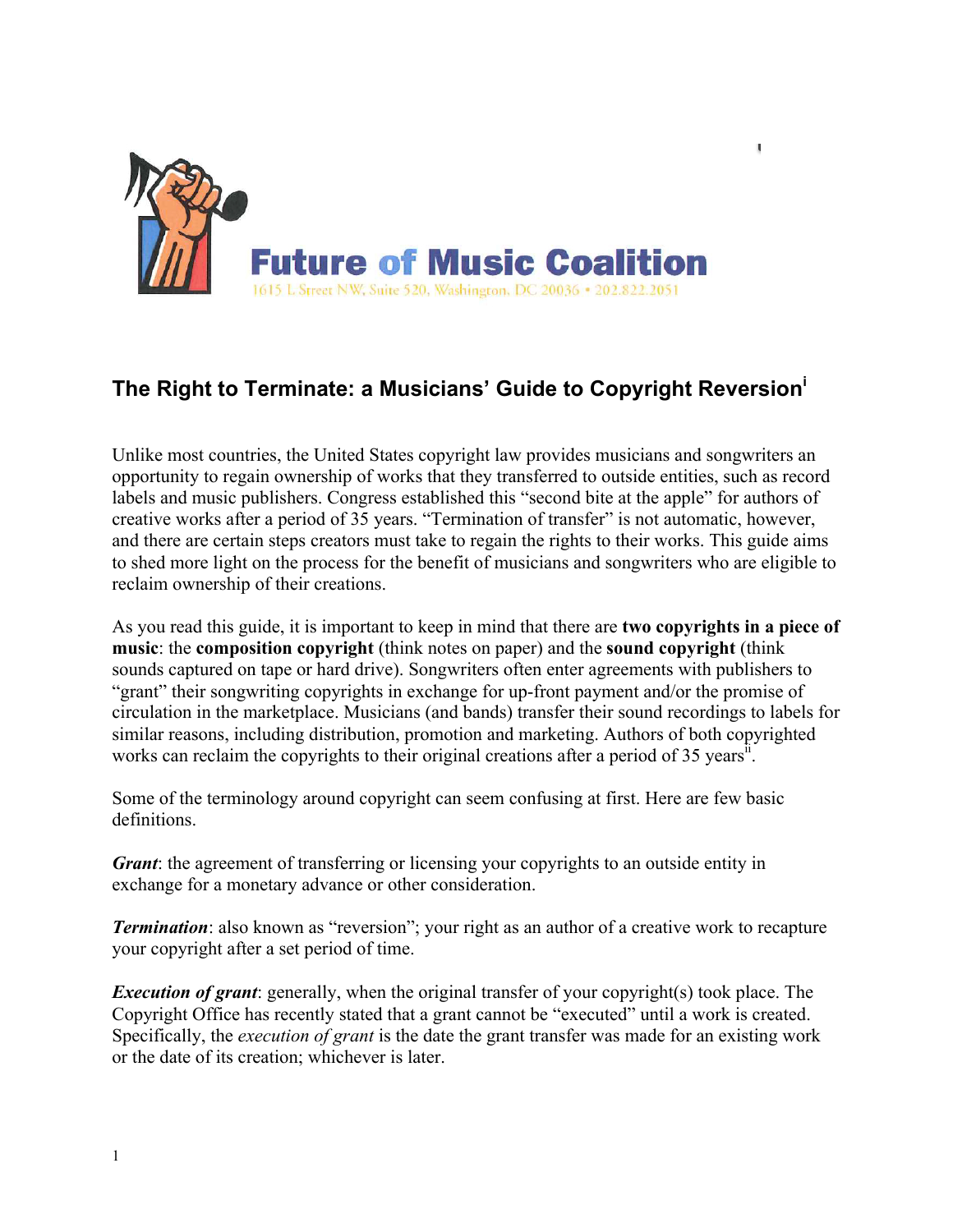*Date of publication*: Generally, publication occurs on the date on which copies of the work are first made available to the public.

### **Why do creators have this right?**

It is often difficult to determine the worth of a creative work at the time of its creation. Because the value is unknown, musicians and songwriters will not be in the most advantageous position when negotiating what labels and publishers will pay for commercially exploiting their work. Thus, Congress made a policy decision to give authors an opportunity to regain ownership of their copyrights and entertain new, potentially more lucrative licenses for their work. Creators may also choose to re-transfer their copyright(s) under more favorable licensing terms. Consider also that changes in the marketplace can increase the range of potential uses for a piece of music, which may not have existed at the time of its creation. For example, few could have anticipated the explosion of console video games and other licensing opportunities for music. In addition, artists can now "go direct," selling music directly to fans without the high barriers to entry common to the historic marketplace. There are surely new platforms for music that have yet to arrive, so it is important that artists have the ability to directly participate in revenue streams generated by potential new uses.

Section 203 of the Copyright Act permits authors (songwriters and recording artists) to **terminate** deals that they made transferring or licensing their copyrights after 35 years. Meaning, if you transferred your recording or song to a record label or publisher at the beginning of your career or licensed certain rights, you may be eligible to regain ownership or terminate the licenses after this period. Artists may have more leverage than they did at the time that they signed away their copyright(s), and using this leverage, artists could re-grant their copyrights in a better deal or recapture ownership for the purpose of licensing directly.

## **Complicating factors**

Successfully terminating a copyright transfer is not always a simple matter. Much depends on the nature of the grant you made to a label or publisher, as well as other factors. How many authors made the work? When was the work made? What rights associated with the work were assigned? Did the person/entity to which you granted your copyright later assign it to someone else?

Although crafted in 1976, the current version of the Copyright Act was not put into effect until 1978. This means that the first grants of transfer eligible for termination under the updated law are grants that were executed on or after January 1, 1978.<sup>iii</sup> This guide will focus solely on works eligible for termination under Section 203 of the Copyright Act. This Guide is not legal advice. Since the process can be convoluted and to some extent uncertain, we strongly suggest that those seeking to undertake a termination seek formal legal advice from an attorney experienced in these matters.

## **What can be terminated?**

Generally, any type of transfer or license that authors make with their copyright(s) can be terminated. This includes **assignments** (even such grants that purport to give someone else power over your copyright forever!) The grants that you can terminate apply only to transfers of copyrights; trademarks and other "related" non-copyright rights are not affected or terminable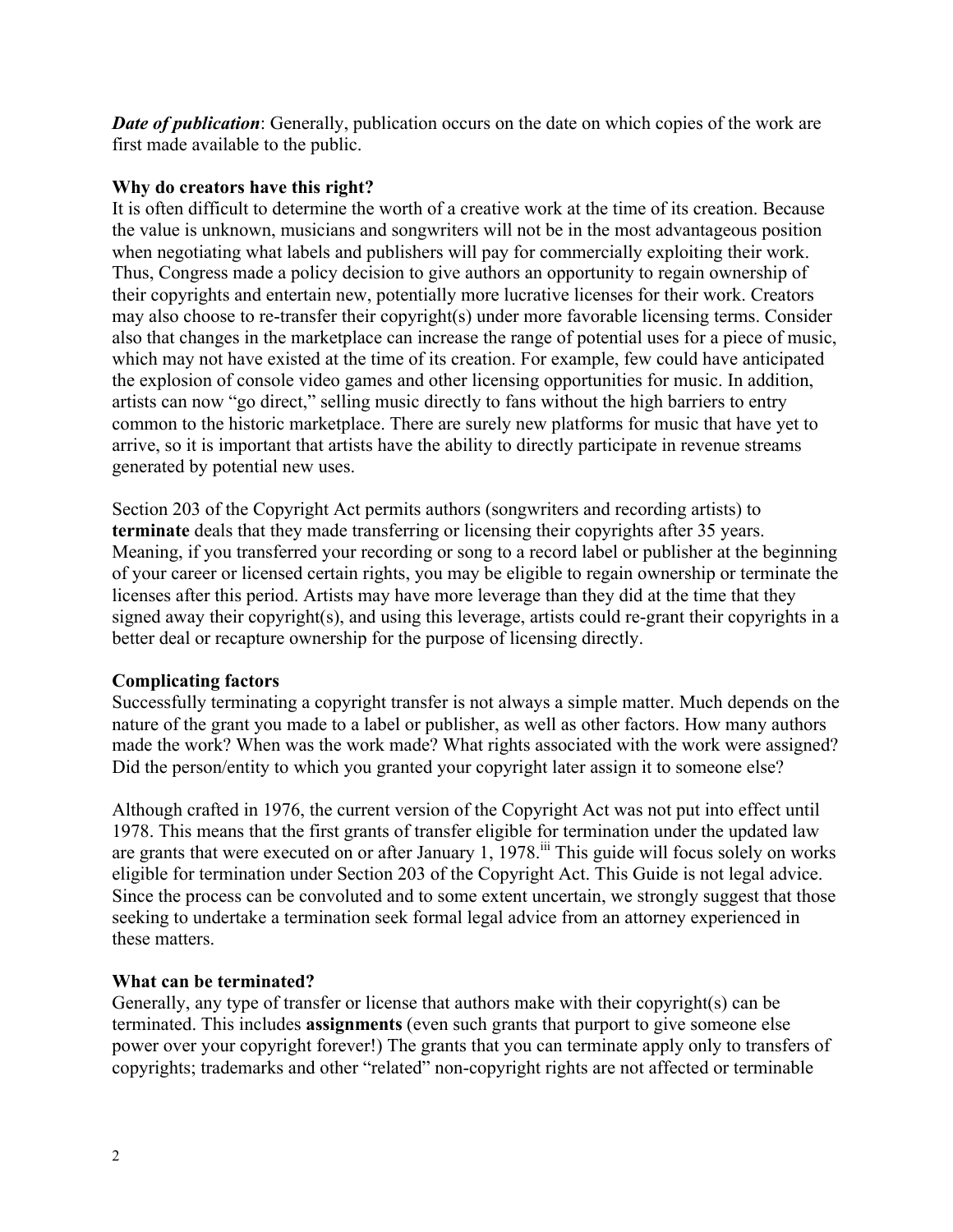(e.g., if you transferred the trademark in your band name to your label, it will retain ownership of the trademark).

However, there are a couple of exceptions:

- **Works for hire.** You, as an employee, make a musical work within the scope of your employment, or by an independent contractor, as a specially ordered or commissioned work for use as a contribution to a collective work or as a compilation or as part of an audiovisual work.
- **• Grants by will.**
- **• Grants** *other* **than by the author(s).**
- **Derivative works.** Derivative works (think adaptations, synch uses, or officially-sanctioned remixes) made under a grant can still be used after termination; however, no further derivative works may be created by the original licensee based upon the work that was originally licensed or assigned.

#### **Who Can Terminate?**

Termination under § 203 applies to grants made by the author(s), not to grants made by anyone else. Eligibility is determined based upon the status of the author(s), basically whether they are living or dead.<sup>iv</sup> Here is a chart to help explain:

| <b>Potential Claimants</b>       | <b>Author(s) Alive</b> | <b>Author(s)</b> Dead                                                                                                                                                      |
|----------------------------------|------------------------|----------------------------------------------------------------------------------------------------------------------------------------------------------------------------|
| Author                           | Author may terminate   | Statutory successor                                                                                                                                                        |
| Author w/ spouse                 | Author may terminate   | Spouse may terminate                                                                                                                                                       |
| Author $w/$ spouse $\&$ children | Author may terminate   | Spouse gets 50% interest in<br>termination while the other<br>50% is split equally amongst<br>the children. Termination<br>requires the spouse plus at least<br>one child. |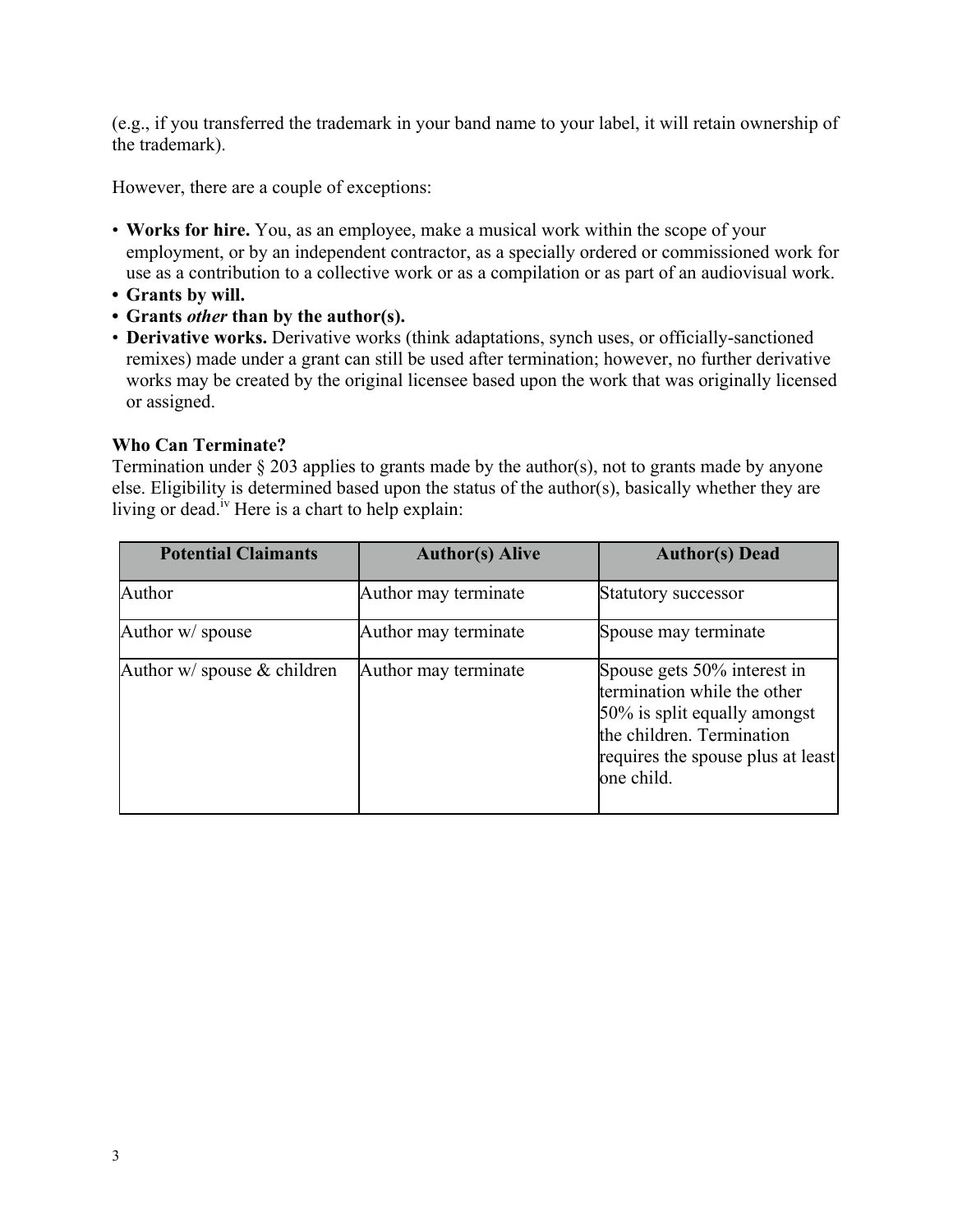| <b>Potential Claimants</b>                                           | <b>Author(s) Alive</b>                                                                                                                                                                                                                                                                 | <b>Author(s)</b> Dead                                                                                                                                                                                                                                                                                                                                                                                                                                                                                                                                                       |
|----------------------------------------------------------------------|----------------------------------------------------------------------------------------------------------------------------------------------------------------------------------------------------------------------------------------------------------------------------------------|-----------------------------------------------------------------------------------------------------------------------------------------------------------------------------------------------------------------------------------------------------------------------------------------------------------------------------------------------------------------------------------------------------------------------------------------------------------------------------------------------------------------------------------------------------------------------------|
| Author w/ spouse, children and Author may terminate<br>grandchildren |                                                                                                                                                                                                                                                                                        | Spouse gets 50% interest in<br>termination while the other<br>50% is split equally amongst<br>the children. If one of the<br>author's children dies and<br>leaves behind grandchildren,<br>each grandchild equally splits<br>their parent's share in<br>termination. The share of the<br>dead child can be exercised<br>only by a majority of his/her<br>children. However, to utilize<br>their part of the termination<br>right at least 50% of the<br>grandchildren need to vote for<br>termination. Termination still<br>requires the spouse plus at least<br>one child. |
| Multiple authors of a joint<br>work                                  | Majority of the authors who<br>entered into the grant must<br>agree to terminate (Ex. If 2)<br>authors, both must agree. If 5<br>authors of a work, but only 3<br>enter into the original grant,<br>than only 2 of those who<br>entered into the grant need to<br>agree to terminate). | A majority of the authors<br>interests still applies. See<br>above to determine how a<br>deceased author's termination<br>interest is utilized.                                                                                                                                                                                                                                                                                                                                                                                                                             |

As you can see, calculating who has the power to terminate gets tricky in a hurry. Remember, the chart above speaks in general terms. If you want to pursue your termination right, it is advisable to contact a lawyer.

## **The termination process**

Now that we have figured out who and what are eligible, it is time look at how a grant transfer can be terminated. Although you might think that in this day and age of online databases there's an easy way to go about filing for termination, this isn't the case. Nor does the United States Copyright Office provide you step-by-step instructions or handy forms. After examining the statute and its concurrent regulations (37 C.F.R. 201.10), we were able to deduce basically **when** you need to send **what** and to **whom** to properly call yourself a "terminator."

## **Notice**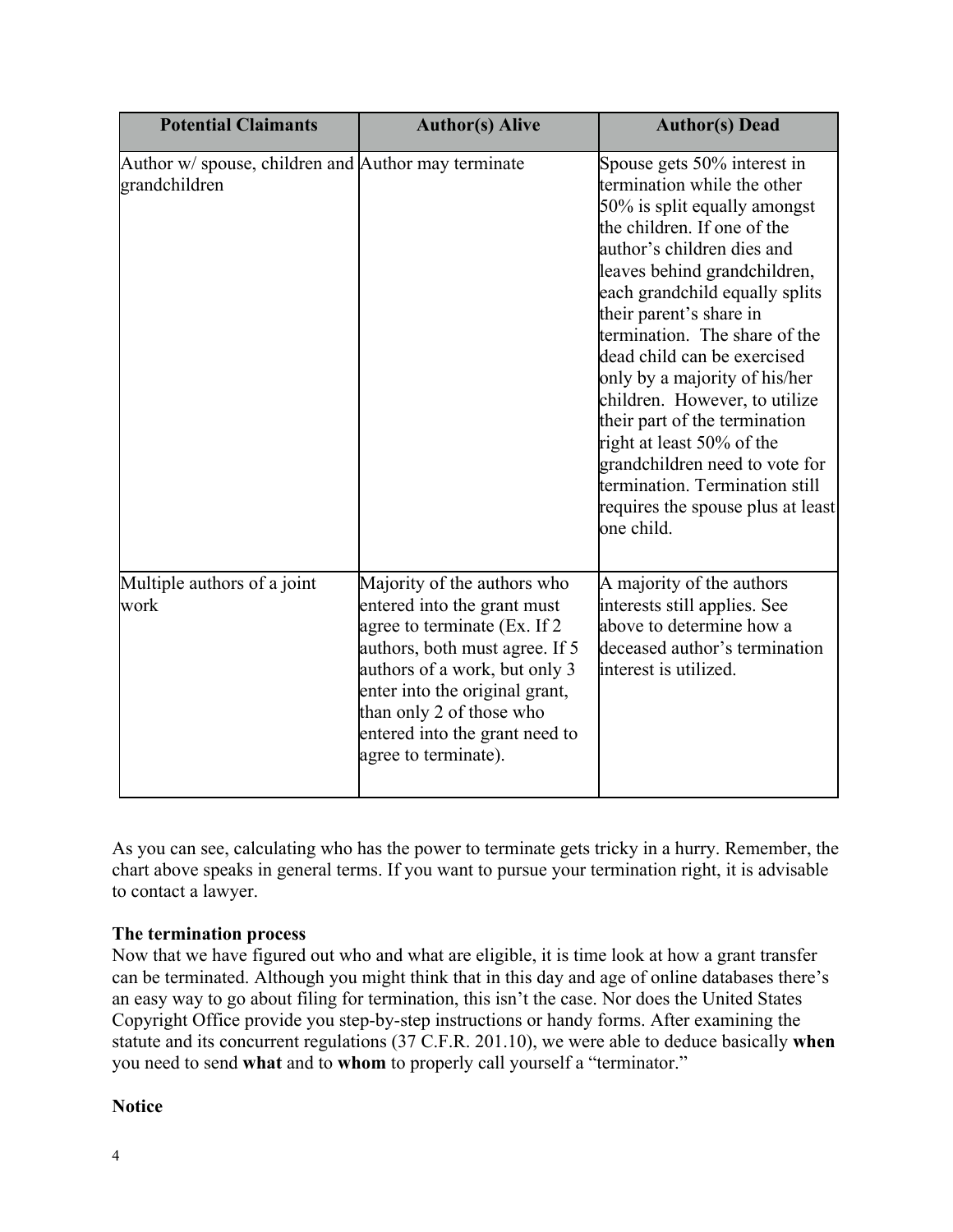Termination is all about notice. At the start of the process, you must let those to whom you granted your copyrights know that you are planning to reclaim them. This is accomplished by sending a letter or form to the grantee providing them with the relevant info. What should be in the letter and to whom it needs to be sent can be complicated. We will go into both areas – the **what** and the **who** – below.

The notice must be in writing and include:

- **•** The **date** that termination will be effective.
- **Signatures** of all authors, or those who have the right to terminate (and their relationships to the authors).
- A **statement** that termination is being made under § 203 of the Copyright Act.
- The **name** of each person/entity whose rights are being terminated (this includes people who have been granted an interest after the original deal took place). The **addresses** where these individuals are being sent notice.
- The **date** of **execution** of the original grant (or the **date** of **publication** if the right that was granted was the publication right).
- The **title** of the work and the **name** of the author(s) who executed the original grant (if you want to be really fancy you should include the original copyright registration number).
- A brief **statement** that reasonably identifies the grant to which the notice of termination applies.
- A **statement** that certifies all the necessary people have signed the notice **to the best knowledge and belief** of all the people who signed the notice.

Well, that is a lot of info, and some of it may not be easy to gather. The regulations do say that you can include a **statement** explaining that you have provided as much information as is currently available to the individuals who are signing the notice and an explanation of why full information is not available. The regulations also explain that all information should be contained in the notice and not reference other documents. Small errors are OK, but if you have something wrong that **materially affects** the adequacy of the information in the notice than you won't be able to terminate. In other words be careful, and **consult an experienced attorney**.

#### **Who gets sent the notice?**

Notice must be sent to each entity whose rights are being terminated. If the company or individual to whom you originally transferred your rights hasn't given any portion of those rights to anyone else, then this task is (relatively) easy — you will just serve that company or individual. If the originally assigned rights have been given all or part to another party, then you may have to do some more detective work. Basically, anyone that can legally use your copyrighted material (which they obtained through a grant) needs to be notified that after termination their actions will constitute infringement. However, the government realized that such a search could be overly burdensome, so they only necessitate a **reasonable investigation**.

If there is **no reason to believe** that your copyrights — or portions thereof — have been transferred to new parties, then you can simply serve notice to the person/entity to whom you originally granted your copyright(s). If there *is* **reason to believe** that such rights have been transferred, then an investigation is necessary and **may include**: a search of the records in the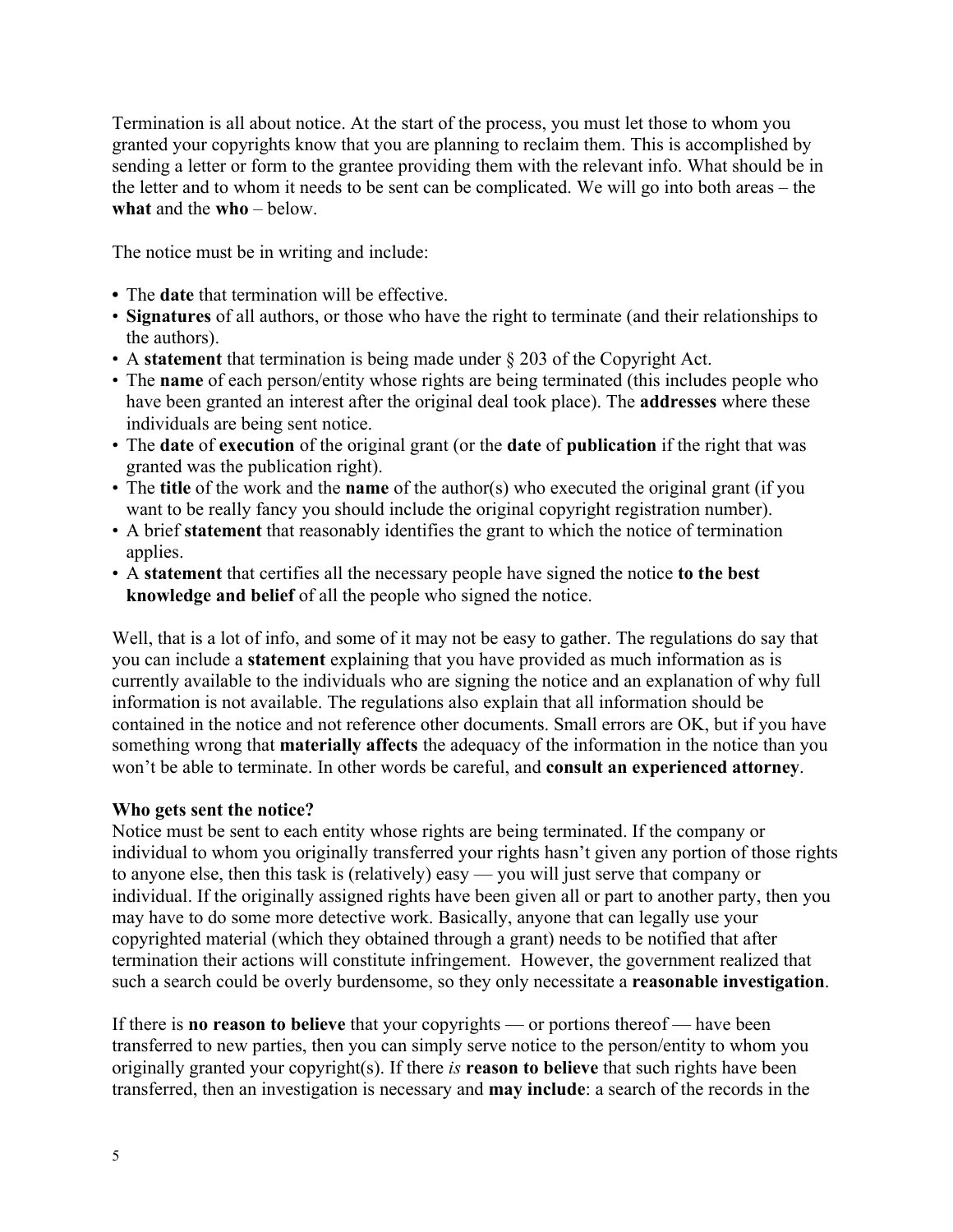Copyright Office and, for musical compositions, a report from relevant performing rights societies. Either way, when you find out who needs to be served, you can either provide **personal service** of the notice or send it by **first-class mail** to what reasonable investigation shows is their last known address.

After you properly serve the individuals whose rights you are terminating, you **must record** the notice with the Copyright Office. You do this by submitting an exact copy of the original notice, accompanied by a small "recordation fee" and a statement explaining the manner in which notice was served and its date. You must record the notice in the Copyright Office **before** the date of termination specified on the notice.

#### **When can notice be served?**

If the grant does not include the right to distribute copies or sound recordings, 35 years after the execution of the grant, you may terminate that grant. You have a period of five years in which to terminate; however, notice needs to be served before the proposed date of termination. Generally, notice **must** be served **no less than two, nor more than ten, years before the date of termination specified in the notice**. Meaning, the earliest you can serve notice of termination is 25 years after you granted the use of your copyright to someone and the latest is 38 years, so you have a 13-year window to serve your notice.

The reason for this is that the guidelines surrounding when you can serve notice have to do with the date of termination *that you specify in your notice***.** You have a five-year window to terminate and you can pick any day within that period to do so. However, once you pick a date and write it on the notice you have to serve that notice somewhere in-between 10 to 2 years prior to the date you picked. If you choose a date early in the five-year window and for one reason or another can't meet the timeline for serving notice, you can always try again by crafting a new notice with a new date of termination (within the five-year window, that is).

| Execution<br>of Grant |                                                     | Earliest you can<br>terminate grant.<br>35 years later                                                               | 5 year termination<br>window.                     | Latest you can<br>terminate grant.<br>40 years later |
|-----------------------|-----------------------------------------------------|----------------------------------------------------------------------------------------------------------------------|---------------------------------------------------|------------------------------------------------------|
|                       | 25 years later                                      |                                                                                                                      | 38 years later                                    |                                                      |
|                       | Earliest you can<br>serve notice of<br>termination. | 13 year window for serving<br>notice; no less than 2 and no<br>more than 10 years before<br>the date of termination. | Latest you can<br>serve notice of<br>termination. |                                                      |

For grants of right by *the author* (and only the author), for all the exclusive rights granted by copyright except *publication.*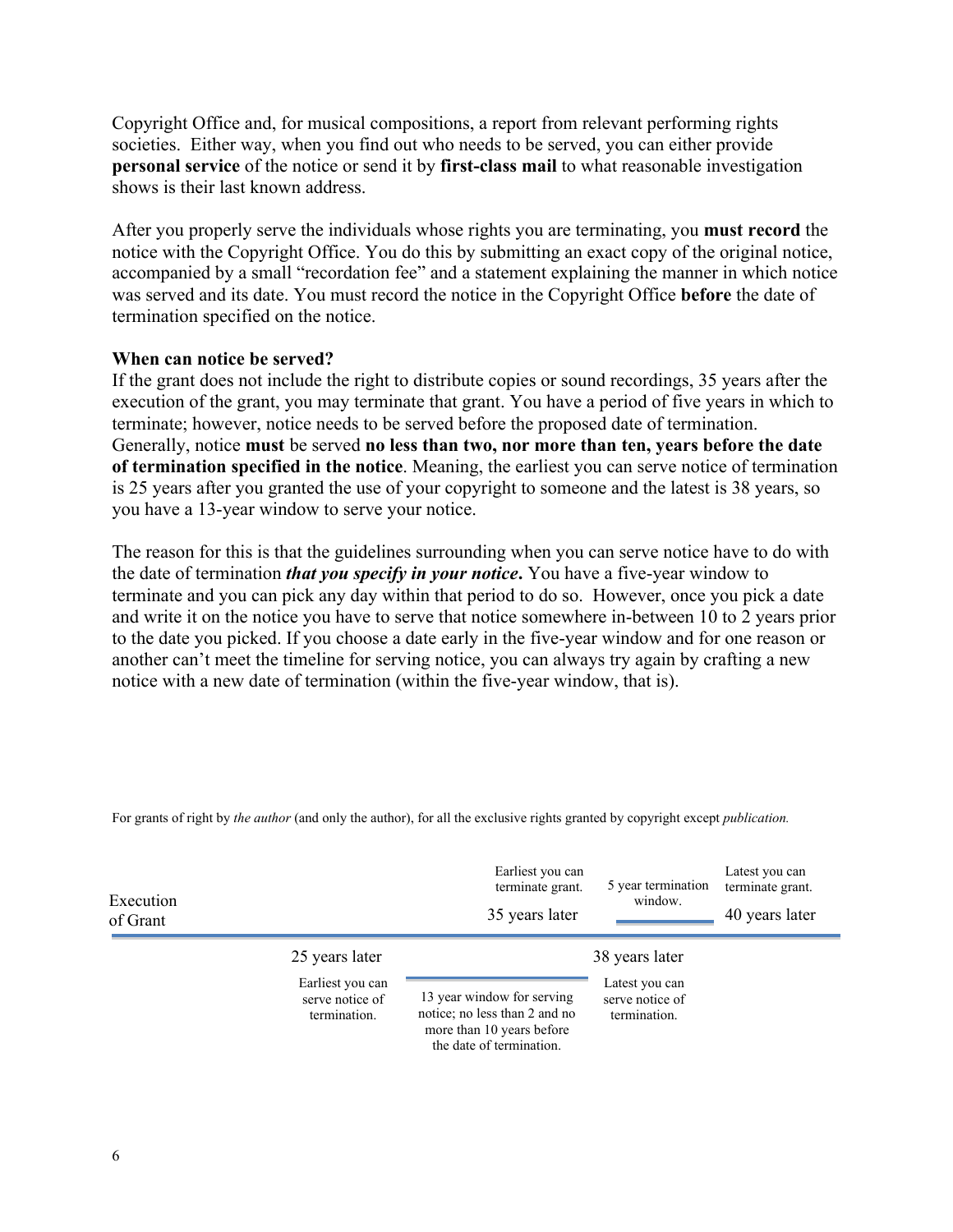If the grant includes the right of publication (i.e., the right to distribute copies for sale), the grant may be terminated during the 5-year period beginning the *earlier* of 35 years after publication or 40 years after the execution of the grant. Therefore, if publication takes place **within** five years of when you granted your copyright, the grant may be terminated in the five year period from 35 years to 40 years after the date of publication, as opposed to 35 years after the grant, and notice may be served during the 13 year window from 25 years to 38 years after the **date of publication**. On the other hand, if publication takes place **more** than five years after the execution of grant, the grant may be terminated in the five-year period beginning 40 years after the grant, and notice can be served during the 13-year window from 30 years to 43 years after the **execution of the grant**. This may sound confusing, which is why you should consult a lawyer with expertise in copyright issues.

| Execution of<br>Grant | Within 5 years of<br>execution.<br>Date of<br>Publication |                                                                          | Earliest you can<br>terminate grant.<br>Publication $+35$                                                            | 5 year termination<br>window.                                          | Latest you can<br>terminate grant.<br>Publication $+40$ |
|-----------------------|-----------------------------------------------------------|--------------------------------------------------------------------------|----------------------------------------------------------------------------------------------------------------------|------------------------------------------------------------------------|---------------------------------------------------------|
|                       |                                                           | Publication $+25$<br>Earliest you can<br>serve notice of<br>termination. | 13 year window for serving<br>notice; no less than 2 and no<br>more than 10 years before<br>the date of termination. | Publication $+38$<br>Latest you can<br>serve notice of<br>termination. |                                                         |

For grants of right for the right of *publication.*

#### **Conclusion**

The history of the music industry is rife with examples of musicians not getting a fair shake when it comes to their copyrights. Even if dealt with squarely, it is important that artists have further opportunities to benefit from their creative labors. It is clear that Congress intended as much in the crafting of federal laws around copyright.

We recognize that this process is complicated, requires specific information, some investigatory work and a strict adherence to dates. It may also be the case that those to whom you granted the use of your copyrights aren't in a hurry to return them. But remember, this is your right! We hope this guide proves helpful, but it should not act as a substitute for legal advice and guidance.